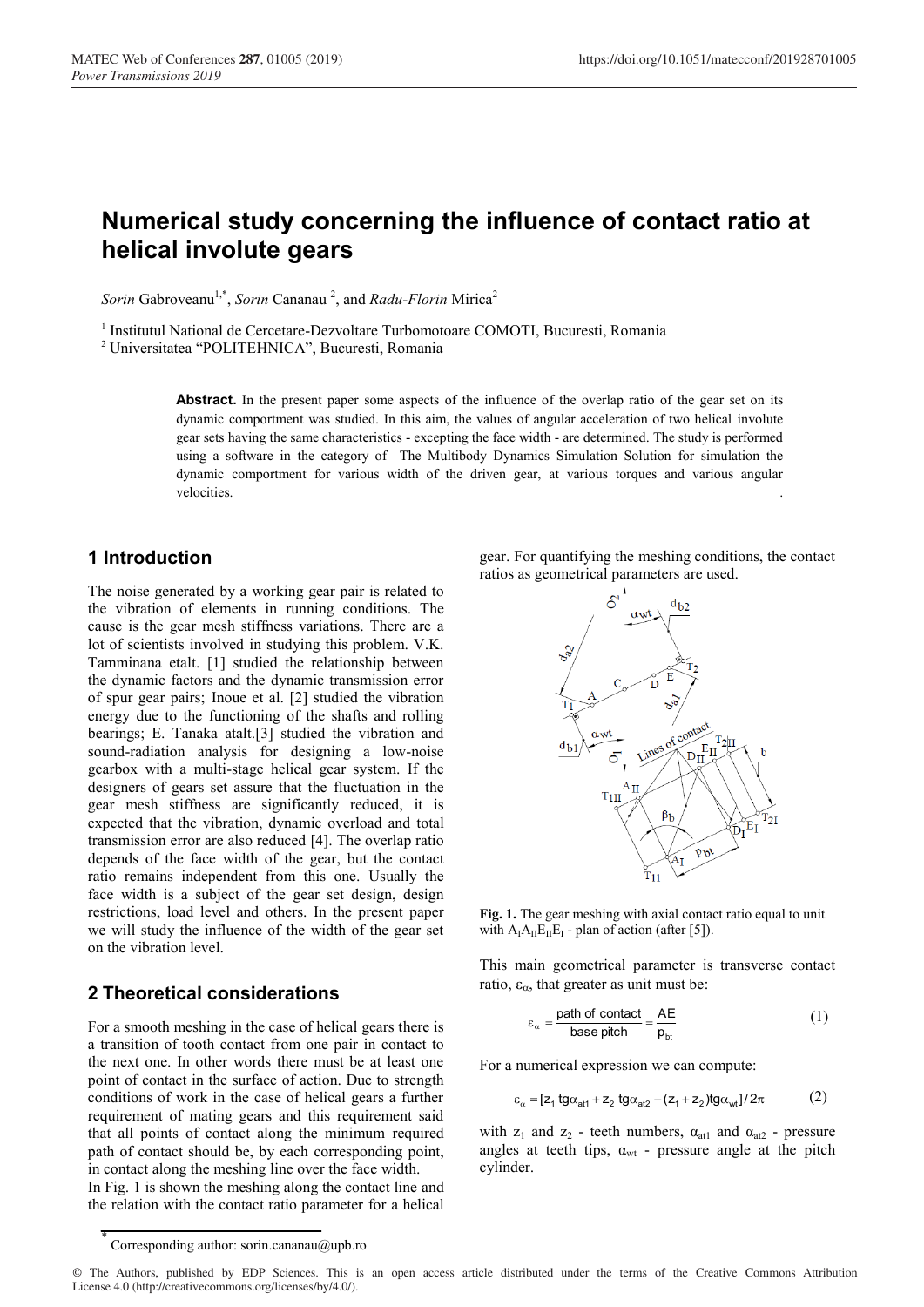The overlap ratio  $\varepsilon_{\beta}$  of a helical gear set - as a second geometrical parameter - is the quotient of the face width (b) divided by the axial pitch  $(p_a)$ :

$$
\varepsilon_{\beta} = \frac{b}{p_a} = \frac{b \cdot \sin\beta}{\pi \cdot m_n} \tag{3}
$$

with β - helix angle;  $m_n$  - normal module.

The total contact ratio  $\varepsilon_{\gamma}$  of a gear pair is equal to the sum of both. In this conditions for helical gears must be fulfilled the condition from following expression:

$$
\varepsilon_{\mathbf{v}} = \varepsilon_{\alpha} + \varepsilon_{\beta} > 1 \tag{4}
$$

In this paper some results of a numerical study on the influence of overlap ratio  $\varepsilon_{\beta}$  on the dynamic comportment of the gears.

#### **3 Model and simulation**

Two gear sets having different overlap ratio are numerically studied. The modelled gear sets are the same data, but differ theirs face width. To carry out the models are used the data of a real gear set, as is shown in Fig.2.



**Fig. 2.** The gear set with the overlap ratio equal to unit (a) and reduced one (b).

The characteristic data of gear sets are given in the Table 1. For modifying the overlap ratio of the modelled gear sets, the face with was changed.

| Geometrical parameter                    |                       | Value                  |
|------------------------------------------|-----------------------|------------------------|
| Work centre distance                     | $a_w$                 | $125 \text{ mm}$       |
| Number of teeth (driving gear)           | $Z_I$                 | 15                     |
| Number of teeth (driven gear)            | $Z_2$                 | 46                     |
| Helix angle                              | β                     | $10^{\circ}$           |
| Profile shift coefficient (driving gear) | $x_I$                 | 0.427                  |
| Profile shift coefficient (driven gear)  | x <sub>2</sub>        | $-0.138$               |
| Transverse contact ratio                 | $\varepsilon_a$       | 1.4532                 |
| Face width                               | b                     | 72.366 mm<br>68.367 mm |
| Overlap ratio                            | $\varepsilon_{\beta}$ | 0.867                  |

Table 1. Geometrical parameters of the set model.

For the gear set with the face width of 72.366 mm is obtained the overlap ratio equal to one and for the one having the face width of 68.367 mm results the overlap ratio of 0.867.

For the achievement of numerical analysis of the influence of the face width on the dynamic comportment of modelled operating gear sets, at various speeds, the software ADAMS was used.

The both models of gear sets are virtually operated at pinion rotational speeds of 1000 rot/min 2000 rot/min and 3000 rot/min and torque values of 100 Nm, 100 Nm, 200 Nm and 300 Nm.

It is to observe that the operating simulation is impossible by unloaded gears. This is the reason of choosing of torque of 100 Nm.

In all these numerical experiments the angular velocity of driven wheel and its angular acceleration are computed.

### **4 Results**

Some results of numerical simulations using the software ADAMS are given below.

As is shown in Fig. 3 and Fig.4, there is no important difference regarding the angular velocities (the red lines) of driven wheels of the modelled gear sets at 1000 rot/min and the torque of 100 Nm.

Concerning the angular acceleration, this is greater by the narrow gear having the overlap ratio of 0.867 than the one of the gear set having the overlap ratio equal to one.



**Fig. 3.** Angular velocity (red line) and angular acceleration (blue line), at driven gear, at  $T = 100$  Nm, n1=1000 rmp, narrow gear ( $\varepsilon_\beta$  = 0.867).



**Fig. 4.** Angular velocity (red line) and angular acceleration (blue line) of driven gear, at  $T = 100$  Nm, n1=1000 rmp, wide gear ( $\varepsilon_\beta$  = 1).